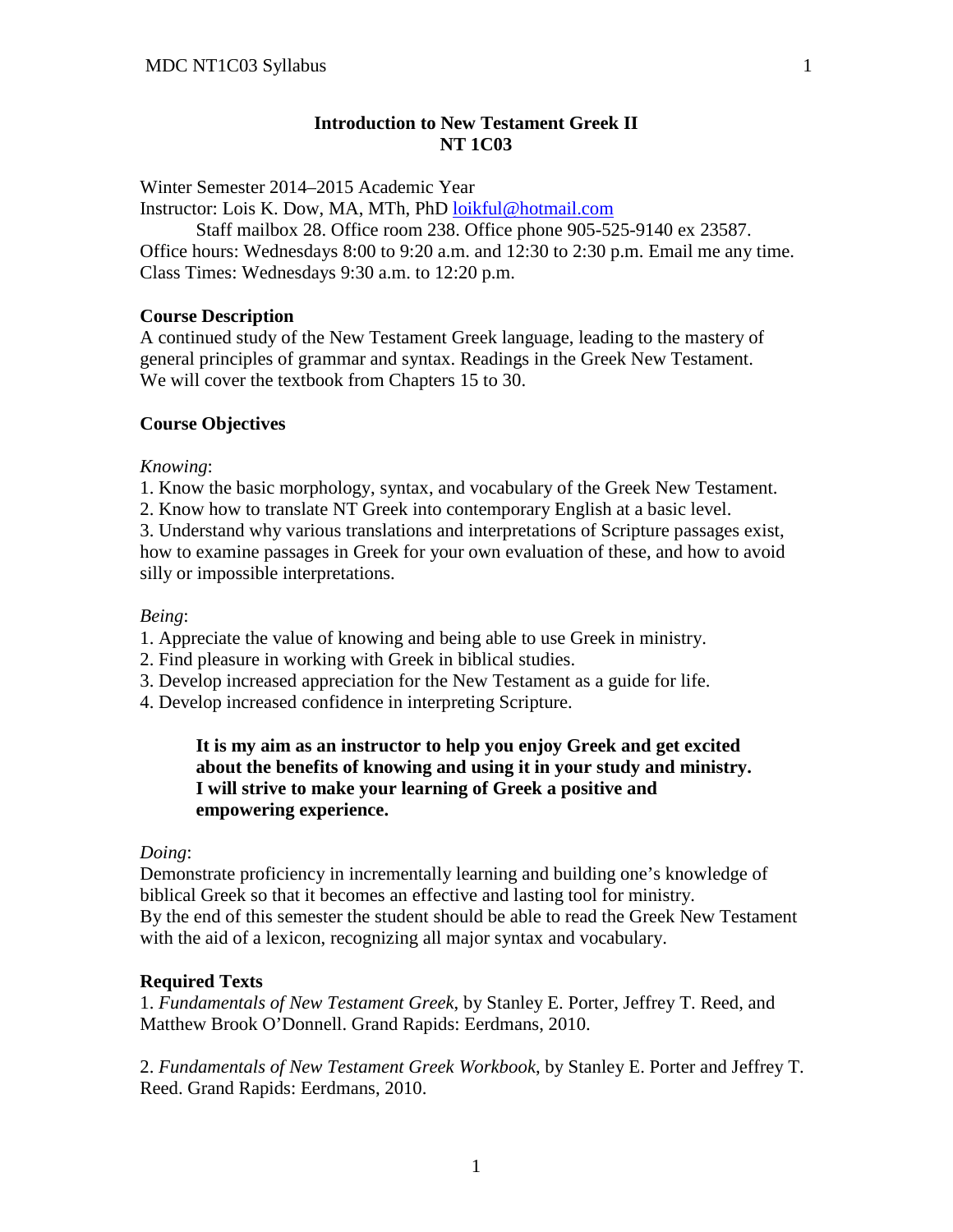3. United Bible Societies, *The Greek New Testament*, 4<sup>th</sup> edition with Dictionary.

4. Other material will be distributed as handouts in class or posted on the class blog. All required textbooks for this class are available from the College's book service, READ On Bookstore, Room 145, McMaster Divinity College. Texts may be purchased on the first day of class. For advance purchase, you may contact READ On Bookstores, 304 The East Mall, Suite 100, Etobicoke, ON M9C 5K1: phone 416-620-2934; fax 416-622 2308; e-mail [books@readon.ca.](mailto:books@readon.ca) Other book services may also carry the texts.

## **Course Requirements**

- **Participation** in all classes is required. You don't want to ever get behind.

- There will be a **weekly quiz** every class and **take home quiz** every week on material to be memorized (endings, vocabulary, grammar terms etc.) and the previous lesson's material. Check the Daily Activities handout for schedule.

- There will be **two long tests** (see Course Schedule), each 90 minutes long.

- There will be other **homework** exercises to hand in. Failure to do and submit such will result in loss of up to 5 marks off the final grade. You will be expected to keep up with the exercises in the *Workbook* (and for material not handed in, to check your own answers with an answer key provided). This is *vital* to your progress. An assignment schedule will be distributed at the beginning of the course.

- Each student will also prepare a **cartoon** of a short New Testament narrative, with all text in Greek. Details of the assignment will be presented at the January 14 class and the cartoon is due March 4.

-There will be a **final examination**, 3 hours long.

Grading: **Grading**: Daily Quizzes: 25%, Long Tests 30% (15% each), Cartoon 5%, Final Exam 40%

#### **Course Schedule**

- Jan 7 Chapter 15: Prepositions, Pronouns Chapter 16: Contract verbs in αω and οω; Conjunctions and Adverbs.
- Jan 14 Chapter 17: Present and Aorist Middle Participles, Present Passive Participles. Reading Practice
- Jan 21 Chapter 18: -μι verbs: δίδωμι, and ἵστημι
- Jan 28 Chapter 19: Adjectives, Adverbs, Comparison